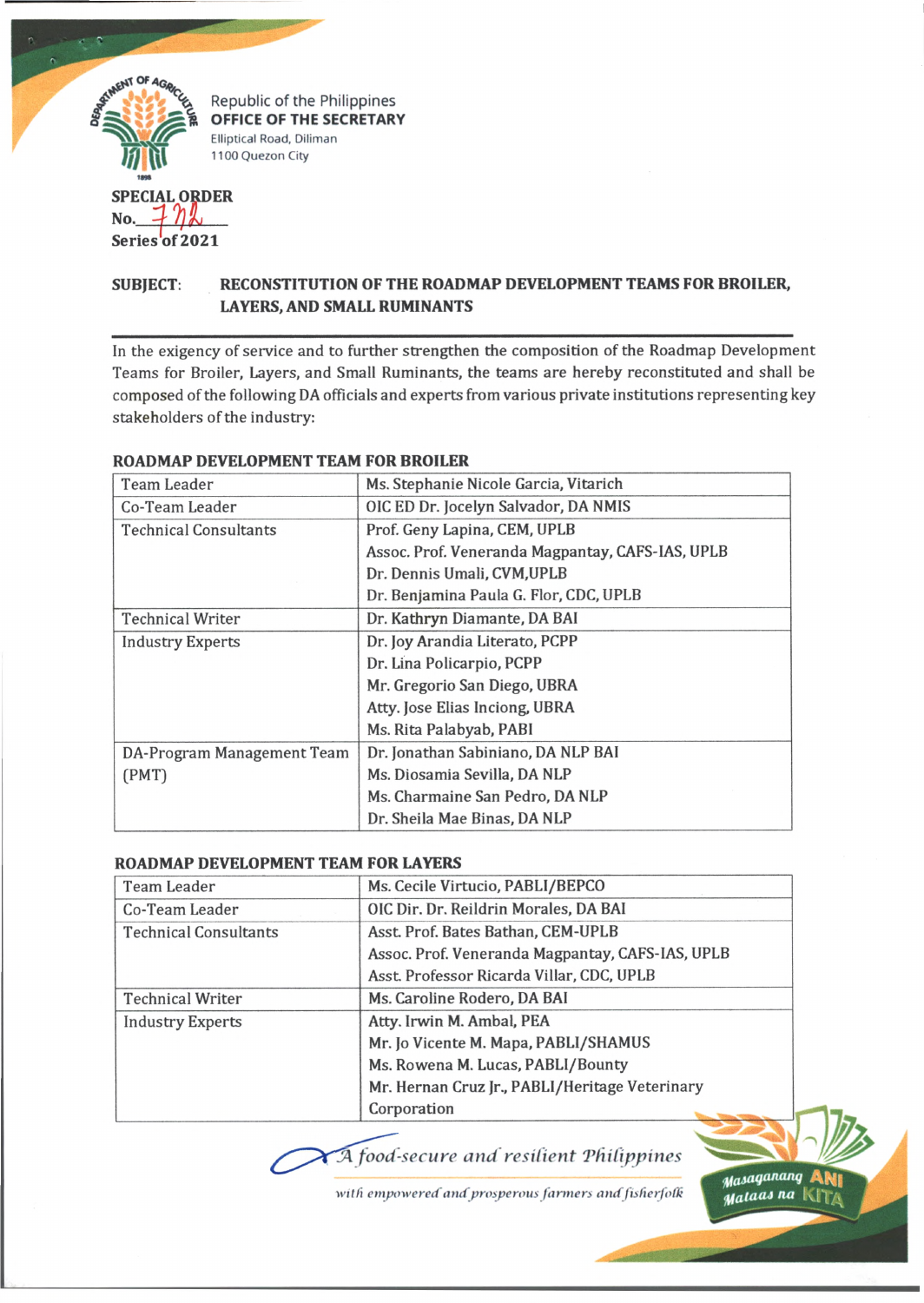

Republic of the Philippines **OFFICE OF THE SECRETARY Elliptical Road, Diliman**

**1100 Quezon City**

|       | DA Program Management Team Dr. Jonathan Sabiniano, DA NLP BAI |
|-------|---------------------------------------------------------------|
| (PMT) | Ms. Diosamia Sevilla, DA NLP                                  |
|       | Ms. Charmaine San Pedro, DA NLP                               |
|       | Dr. Sheila Mae Binas, DA NLP                                  |

## **ROADMAP DEVELOPMENT TEAM FOR SMALL RUMINANTS**

| <b>Team Leader</b>           | Dr. Rufo Llorin, FGASPAPI             |
|------------------------------|---------------------------------------|
| Co-Team Leader               | OIC Dir. Dr. Reildrin Morales, DA BAI |
| <b>Technical Consultants</b> | Dr. Jonathan Nayga, ISU               |
|                              | Dir. Neal Del Rosario, CLSU           |
|                              | Dr. Jamal James D. Manlapig, CLSU     |
|                              | Dr. Jezie Acorda, CVM-UPLB            |
| <b>Technical Writer</b>      | Ms. Maria Laarni Cerna, DA-BAI        |
| <b>Industry Experts</b>      | Dr. Noel Soliman, FGASPAPI            |
|                              | Mr. Jeffrey Lim, FGASPAPI             |
|                              | Mr. Isidro Albano, FGASPAPI           |
|                              | Mr. Ben Rara, FGASPAPI                |
| DA-Program Management Team   | Dr. Jonathan Sabiniano, DA NLP BAI    |
| (PMT)                        | Ms. Diosamia Sevilla, DA NLP          |
|                              | Ms. Charmaine San Pedro, DA NLP       |
|                              | Dr. Sheila Mae Binas, DA NLP          |

## **DUTIES AND RESPONSIBILITIES:**

The Roadmap Development Teams (RDT) shall perform the following functions as stipulated in Special Order No. 654, Series of 2021:

- 1. Spearhead the drafting of the different agriculture and fisheries commodity industry roadmaps (CIRs) in close coordination with the assigned DA banner programs/agencies, officials and focal persons;
- 2. Craft an action plan for each RDT i.e. tasks to undertake, member/s responsible, schedules of meetings and submission of deliverables;
- 3. Discuss identified strategies and recommendations generated during the National Food Summit for incorporation in the respective CIRs;
- 4. Finalize and present completed CIRs to the concerned National Banner Program Committee (NBPC) for approval and endorsement to the DA Management; and
- 5. Present to the DA Management Committee the CIR endorsed by the NBPC for final approval of the Secretary.

Further, they shall be guided by the policy framework and prescribed outline as provided under DA Memorandum dated January 25, 2021 on the Guidelines on the Review and Updating of All Commodity Industry Roadmaps.

*JA food-secure and resilient 'Philippines*

with empowered and prosperous farmers and fisherfolk